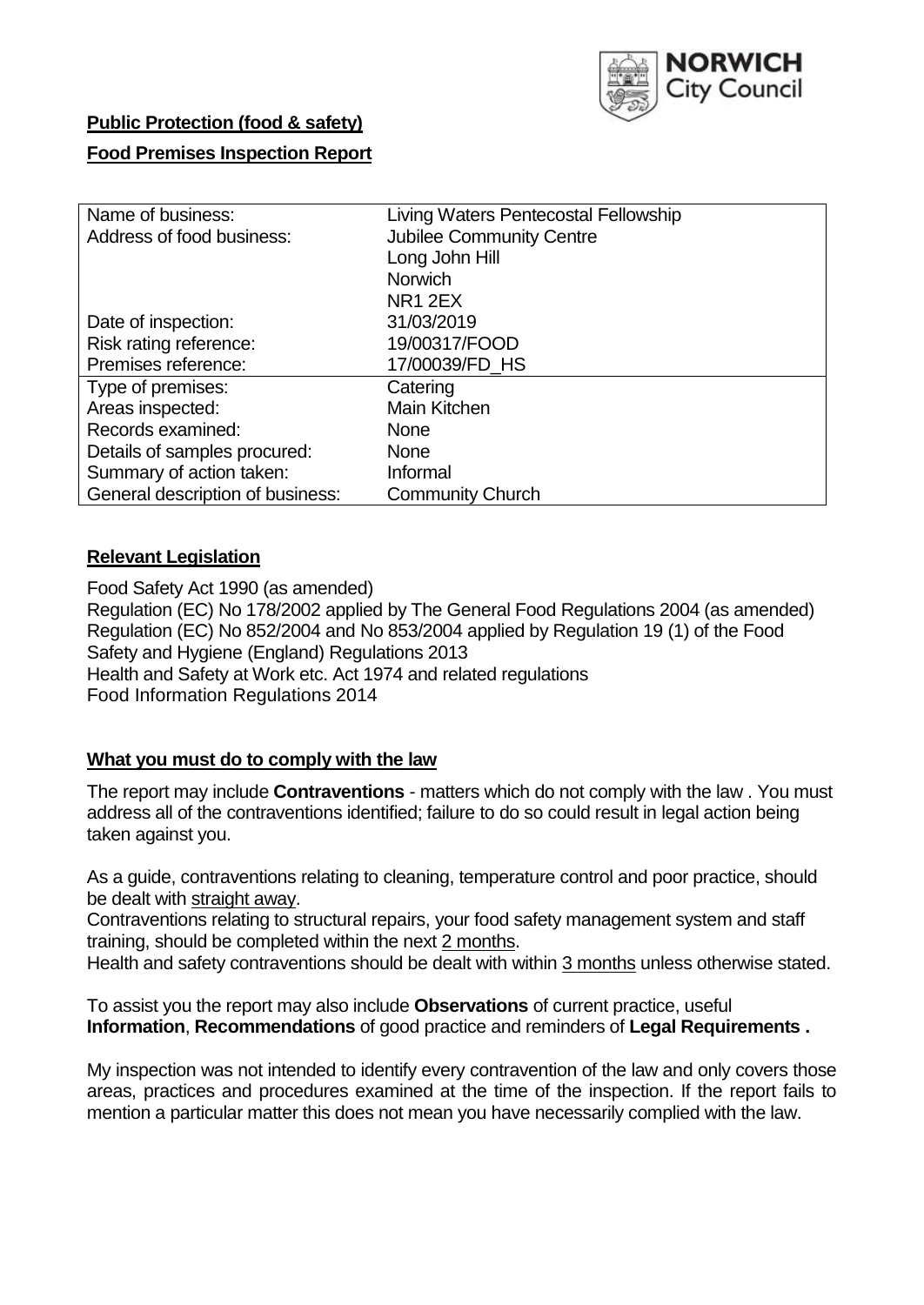# **FOOD SAFETY**

#### **How we calculate your Food Hygiene Rating:**

The food safety section has been divided into the three areas which you are scored against for the hygiene rating: 1. food hygiene and safety procedures, 2. structural requirements and 3. confidence in management/control procedures. Each section begins with a summary of what was observed and the score you have been given. Details of how these scores combine to produce your overall food hygiene rating are shown in the table.

| <b>Compliance Area</b>                     |          |                  |           | <b>You Score</b> |               |    |           |    |          |  |  |
|--------------------------------------------|----------|------------------|-----------|------------------|---------------|----|-----------|----|----------|--|--|
| Food Hygiene and Safety                    |          |                  | 0         | 5                | 10            | 15 | 20        | 25 |          |  |  |
| <b>Structure and Cleaning</b>              |          |                  | $\Omega$  | 5                | 10            | 15 | 20        | 25 |          |  |  |
| Confidence in management & control systems |          |                  | $\Omega$  | 5                | 10            | 15 | 20        | 30 |          |  |  |
|                                            |          |                  |           |                  |               |    |           |    |          |  |  |
| <b>Your Total score</b>                    | $0 - 15$ | 20               | $25 - 30$ |                  | $35 - 40$     |    | $45 - 50$ |    | > 50     |  |  |
| <b>Your Worst score</b>                    | 5        | 10 <sup>10</sup> | 10        |                  | 15            |    | 20        |    |          |  |  |
|                                            |          |                  |           |                  |               |    |           |    |          |  |  |
| <b>Your Rating is</b>                      | 5        | 4                |           | 3                | $\mathcal{P}$ |    |           |    | $\Omega$ |  |  |

Your Food Hygiene Rating is 5 - a very good standard



# **1. Food Hygiene and Safety**

Food hygiene standards are high. You demonstrated a very good standard of compliance with legal requirements. You have safe food handling practices and procedures and all the necessary control measures to prevent cross-contamination are in place. Some minor contraventions require your attention. **(Score 5)**

## Contamination risks

**Observation** I was pleased to see you were able to demonstrate effective controls to prevent cross-contamination.

#### Hand-washing

**Contravention** The following indicated that hand-washing was not suitably managed:

• no hand soap was available

**Recommendation** Washing up liquid should not be used for washing hands. Use a mild liquid hand soap instead.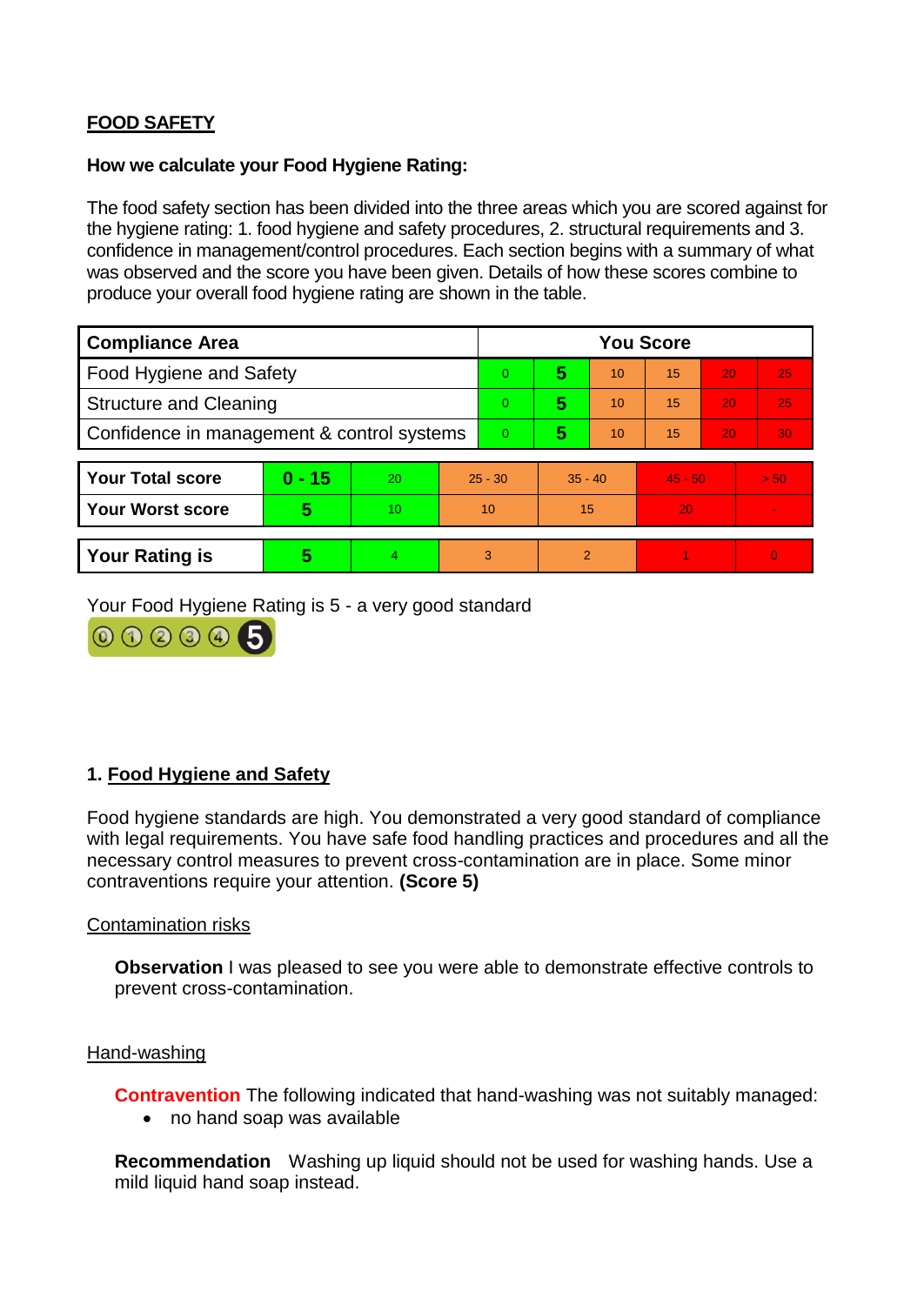## Temperature Control

**Contravention** High risk food was stored at ambient temperatures prior to reheating and service. Use the available space you have in the refrigerator for salads etc and reduce the time foods spend out of the fridge as much as possible.

#### **2. Structure and Cleaning**

The structure facilities and standard of cleaning and maintenance are all of a good standard and only minor repairs and/or improvements are required. Pest control and waste disposal provisions are adequate. The minor contraventions require your attention. **(Score 5)**

#### Cleaning and maintenance

**Observation** The kitchen had been well maintained and the standard of cleaning was good.

#### Cleaning Chemicals / Materials / Equipment and Methods

**Recommendation** Determine where the surface sanitiser is kept. You will need to sanitise work surfaces before preparing or plating up food.

#### **3. Confidence in Management**

Food hazards are understood, properly controlled and managed. There are some minor contraventions which require your attention. **(Score 5)**

#### Your Food Safety Management System

**Contravention** You do not have a documented food safety management system. Even though you are a low risk food business you should still have a minimal amount of documentation to ensure that hazards are managed properly. This might include hygiene rules, a member illness and exclusion policy (giving details of those occasions when they must not prepare food for others) a cleaning schedule, temperature checks of display chillers, and hand-over diary etc.

**Recommendation** You may find that the freely available Safer Food Better Business pack provides you and your members with a practical and easy to use food safety management system. Visit www.food.gov.uk/sfbb for further information.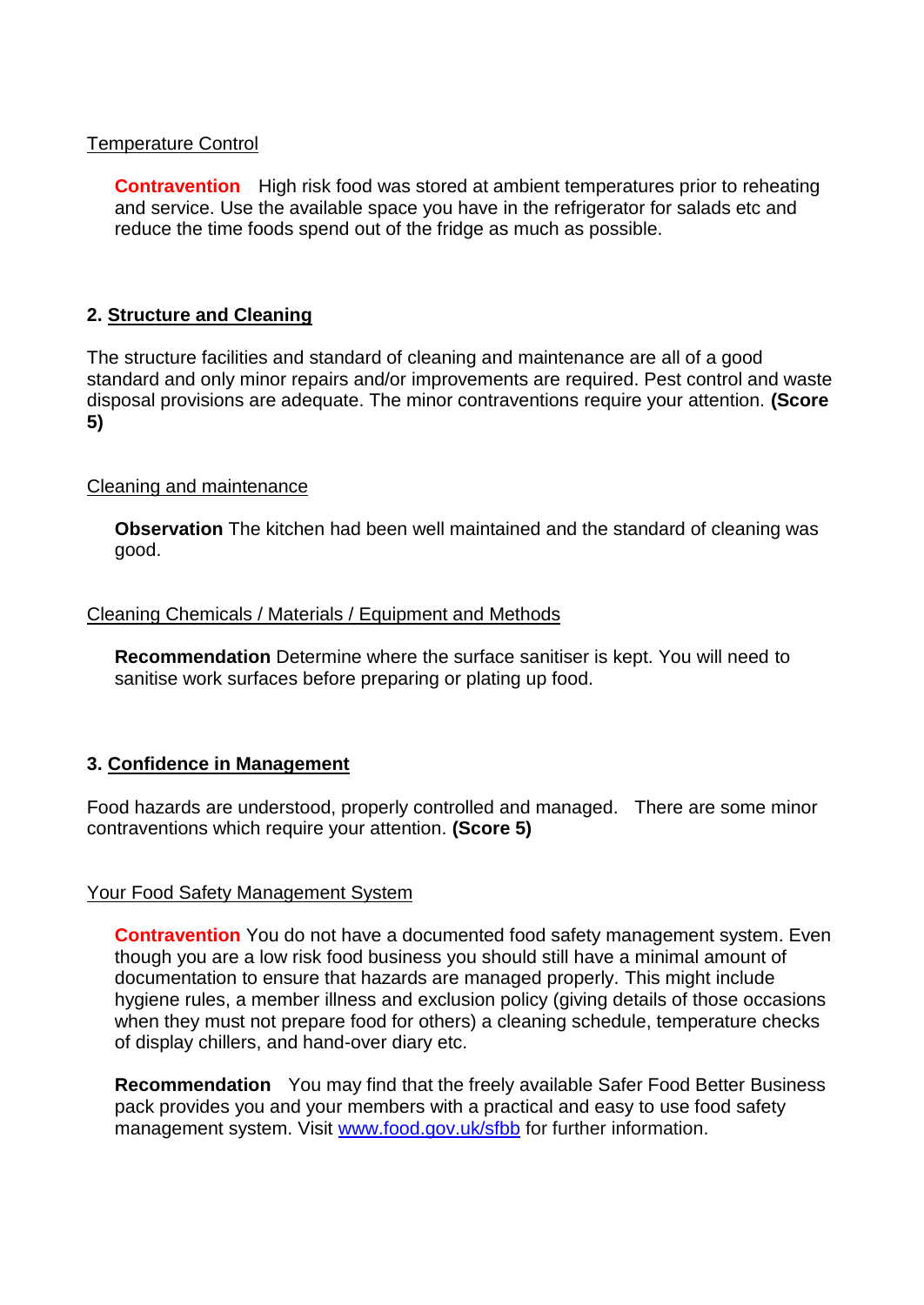## Food Hazard Identification and Control

**Contravention** Ensure your food safety management system and any rules of hygiene are made available to those members of your fellowship that prepare food at home.

**Legal Requirement** You must be able to demonstrate an effective system for managing food safety hazards where they occur. Food safety hazards are:

- cross-contamination between raw and contaminated food and food which is ready to eat (either direct or via shared surfaces)
- undercooking food (bacterial survival)
- bacterial growth (due to poor temperature control)

**Guidance** I have enclosed a checklist for community groups which I would ask you to share with those members that prepare food at home.

## Allergens

**Contravention** You had not identified the allergens present in the food prepared at home by your members. Food which might contained the allergens listed below were not clearly labelled as such.

**Observation** You are a small fellowship and are aware of each others' dietary requirements. Nevertheless you will still need to know what allergens are in the foods that your members prepare so that everyone is clear.

**Legal Requirement** Caterers must provide allergy information on all unpackaged food they sell. Catering businesses will include restaurants, takeaways, deli counters, bakeries and sandwich bars etc. The potential for cross-contamination by allergens must also be made known to consumers.

**Guidance** Food manufacturers must now label allergy causing ingredients on their pre-packed foods. Be sure these are included in the list of allergens in the food that is prepared at home. You can obtain more information from the Trading Standards website www.norfolk.gov.uk/abc

**Information** Advise your members how they might get allergen information (who to ask). You can display a sign along the lines of ASK US ABOUT ALLERGENS

**Information** The Food Standards Agency has produced a chart that you may find useful www.food.gov.uk/sites/default/files/media/document/allergen-chart.pdf

**Information** The 14 allergens which must be identified and labelled on foods when present are:

- cereals containing gluten
- crustaceans, for example prawns, crabs, lobster and crayfish
- eggs
- $\bullet$  fish